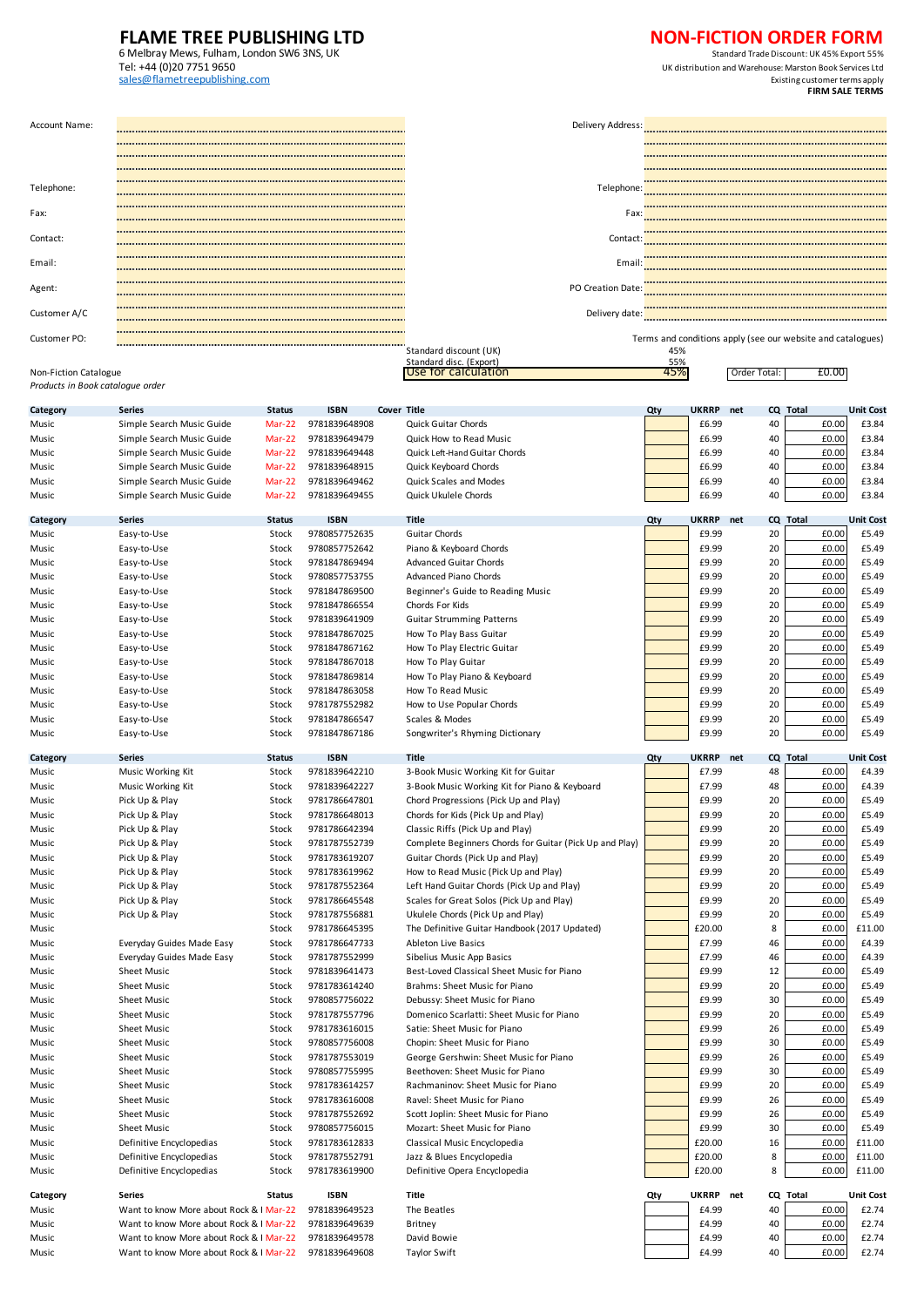| Category                     | Series                                | Status          | <b>ISBN</b>                    | Title                                                  | Qty | <b>UKRRP</b>       | net |         | CQ Total |                | <b>Unit Cost</b>          |
|------------------------------|---------------------------------------|-----------------|--------------------------------|--------------------------------------------------------|-----|--------------------|-----|---------|----------|----------------|---------------------------|
| Music                        | Pop, Rock & Entertainment             | Stock           | 9781787557406                  | Elvis                                                  |     | £9.99              |     | 16      |          | £0.00          | £5.49                     |
| Music                        | Pop, Rock & Entertainment             | Stock           | 9781839642296                  | Janis Joplin                                           |     | £9.99              |     | 16      |          | £0.00          | £5.49                     |
| Music                        | Pop, Rock & Entertainment             | Stock           | 9781839642203                  | Jimi Hendrix                                           |     | £9.99              |     | 16      |          | £0.00          | £5.49                     |
| Music                        | Pop, Rock & Entertainment             | Stock           | 9781839641978                  | Johnny Cash                                            |     | £9.99              |     | 16      |          | £0.00          | £5.49                     |
| Music                        | Pop, Rock & Entertainment             | Stock           | 9781787557352                  | Led Zeppelin                                           |     | £9.99              |     | 16      |          | £0.00          | £5.49                     |
| Music                        | Pop, Rock & Entertainment             | Stock           | 9781787557741                  | Pink Floyd                                             |     | £9.99              |     | 16      |          | £0.00          | £5.49                     |
|                              |                                       |                 |                                |                                                        |     |                    |     |         |          |                |                           |
| Category                     | Series                                | <b>Status</b>   | <b>ISBN</b>                    | Title                                                  | Qty | <b>UKRRP</b>       | net |         | CQ Total |                | <b>Unit Cost</b>          |
| Music                        | A Brief History                       | Stock           | 9781786645555                  | A Brief History of Album Covers (new edition)          |     | £12.99             |     | 20      |          | £0.00          | £7.14                     |
| Music                        | A Brief History                       | Stock           | 9781787552838<br>9781787557109 | A Brief History of Rock<br><b>Rock Guitar Heroes</b>   |     | £12.99<br>£20.00   |     | 20<br>8 |          | £0.00<br>£0.00 | £7.14<br>£11.00           |
| Music                        | Revealed                              | Stock           |                                |                                                        |     |                    |     |         |          |                |                           |
| Category                     | <b>Series</b>                         | Status          | <b>ISBN</b>                    | Title                                                  | Qty | <b>UKRRP</b>       | net |         | CQ Total |                | <b>Unit Cost</b>          |
| Art & Design                 | <b>Introducing Great Artists</b>      | Apr-22          | 9781839649738                  | Claude Monet: Waterlilies in Giverny                   |     | £4.99              |     | 40      |          | £0.00          | £2.74                     |
| Art & Design                 | <b>Introducing Great Artists</b>      | Apr-22          | 9781839649769                  | Mark Rothko: Art from the Inside                       |     | £4.99              |     | 40      |          | £0.00          | £2.74                     |
| Art & Design                 | Introducing Great Artists             | Apr-22          | 9781839649790                  | Salvador Dalí: Surrealist Supreme                      |     | £4.99              |     | 40      |          | £0.00          | £2.74                     |
| Art & Design                 | Introducing Great Artists             | Apr-22          | 9781839649707                  | Van Gogh: Life, Letters, Masterworks                   |     | £4.99              |     | 40      |          | £0.00          | £2.74                     |
|                              |                                       |                 |                                |                                                        |     |                    |     |         |          |                |                           |
| Category                     | <b>Series</b>                         | <b>Status</b>   | <b>ISBN</b>                    | Title                                                  | Qty | <b>UKRRP</b>       | net | CQ      | Total    |                | <b>Unit Cost</b>          |
| Art & Design                 | Masterpieces of Art                   | Feb-22          | 9781839649967                  | Glasgow Boys Masterpieces of Art                       |     | £12.99             |     | 18      |          | £0.00          | £7.14                     |
| Art & Design                 | Masterpieces of Art                   | Feb-22          | 9781839649912                  | J.M.W. Turner Masterpieces of Art                      |     | £12.99             |     | 18      |          | £0.00          | £7.14                     |
| Art & Design                 | Masterpieces of Art                   | Feb-22          | 9781783616046                  | Eric Ravilious Masterpieces of Art                     |     | £12.99             |     | 18      |          | £0.00          | £7.14                     |
| Art & Design                 | Masterpieces of Art                   | Apr-22          | 9781839649820                  | Japanese Woodblocks Masterpieces of Art                |     | £12.99             |     | 18      |          | £0.00          | £7.14                     |
| Art & Design                 | Masterpieces of Art                   | Apr-22          | 9781786644824                  | Frida Kahlo Masterpieces of Art                        |     | £14.99             |     | 18      |          | £0.00          | £8.24                     |
| Art & Design                 | Masterpieces of Art                   | Stock           | 9781786648006                  | Art Deco Masterpieces of Art                           |     | £12.99             |     | 18      |          | £0.00          | £7.14                     |
| Art & Design                 | Masterpieces of Art                   | Stock           | 9781786647849                  | Art Nouveau Masterpieces of Art                        |     | £12.99             |     | 18      |          | £0.00          | £7.14                     |
| Art & Design                 | Masterpieces of Art                   | Stock           | 9781839641893                  | Berthe Morisot Masterpieces of Art                     |     | £12.99             |     | 18      |          | £0.00          | £7.14                     |
| Art & Design                 | Masterpieces of Art                   | Stock           | 9781783612109                  | Claude Monet Masterpieces of Art                       |     | £12.99             |     | 18      |          | £0.00          | £7.14                     |
| Art & Design                 | Masterpieces of Art                   | Stock           | 9781783613564                  | Edvard Munch Masterpieces of Art                       |     | £12.99             |     | 18      |          | £0.00          | £7.14                     |
| Art & Design                 | Masterpieces of Art                   | Stock           | 9781783613601                  | Edward Hopper Masterpieces of Art                      |     | £12.99             |     | 18      |          | £0.00          | £7.14                     |
| Art & Design                 | Masterpieces of Art                   | Stock           | 9781786640284                  | Egon Schiele Masterpieces of Art                       |     | £12.99             |     | 18      |          | £0.00          | £7.14                     |
| Art & Design                 | Masterpieces of Art                   | Stock           | 9781783611393                  | Gustav Klimt Masterpieces of Art                       |     | £12.99             |     | 18      |          | £0.00          | £7.14                     |
| Art & Design                 | Masterpieces of Art                   | Stock           | 9781787552913                  | Gustave Doré Masterpieces of Art                       |     | £12.99             |     | 18      |          | £0.00          | £7.14                     |
| Art & Design                 | Masterpieces of Art                   | Stock           | 9781786645418                  | Heath Robinson Masterpieces of Art                     |     | £12.99             |     | 18      |          | £0.00          | £7.14                     |
| Art & Design                 | Masterpieces of Art                   | Stock           | 9781783619726                  | Hieronymus Bosch Masterpieces of Art                   |     | £12.99             |     | 18      |          | £0.00          | £7.14                     |
| Art & Design                 | Masterpieces of Art                   | Stock           | 9781783612116                  | Illuminated Manuscripts Masterpieces of Art            |     | £12.99             |     | 18      |          | £0.00          | £7.14                     |
| Art & Design                 | Masterpieces of Art                   | Stock           | 9781783613571                  | L.S. Lowry Masterpieces of Art                         |     | £12.99             |     | 18      |          | £0.00          | £7.14                     |
| Art & Design                 | Masterpieces of Art                   | Stock           | 9781783611409                  | Louis Comfort Tiffany Masterpieces of Art              |     | £12.99             |     | 18      |          | £0.00          | £7.14                     |
| Art & Design                 | Masterpieces of Art                   | Stock           | 9781783613618                  | Michelangelo Masterpieces of Art                       |     | £12.99             |     | 18      |          | £0.00          | £7.14                     |
| Art & Design                 | Masterpieces of Art                   | Stock           | 9781839641602                  | Paul Cézanne Masterpieces of Art                       |     | £12.99             |     | 18      |          | £0.00          | £7.14                     |
| Art & Design                 | Masterpieces of Art                   | Stock           | 9781783612086                  | Paul Klee Masterpieces of Art                          |     | £12.99             |     | 18      |          | £0.00          | £7.14                     |
| Art & Design                 | Masterpieces of Art                   | Stock           | 9781786647719                  | Paul Nash Masterpieces of Art                          |     | £12.99             |     | 18      |          | £0.00          | £7.14                     |
| Art & Design                 | Masterpieces of Art                   | Stock           | 9781787557888                  | Raphael Masterpieces of Art                            |     | £12.99             |     | 18      |          | £0.00          | £7.14                     |
| Art & Design                 | Masterpieces of Art                   | Stock           | 9781787556966                  | Renaissance Masterpieces of Art                        |     | £12.99             |     | 18      |          | £0.00          | £7.14                     |
| Art & Design                 | Masterpieces of Art                   | Stock           | 9781787553002                  | Traditional Chinese Painting Masterpieces of Art       |     | £12.99             |     | 18      |          | £0.00          | £7.14                     |
| Art & Design                 | Masterpieces of Art                   | Stock           | 9781783612093                  | Vincent Van Gogh Masterpieces of Art                   |     | £12.99             |     | 16      |          | £0.00          | £7.14                     |
| Art & Design                 | Masterpieces of Art                   | Stock           | 9781786648129                  | William Blake Masterpieces of Art                      |     | £12.99             |     | 18      |          | £0.00          | £7.14                     |
|                              |                                       |                 |                                |                                                        |     |                    |     |         |          |                |                           |
| Category                     | <b>Series</b>                         |                 |                                | Title                                                  |     |                    |     |         |          |                | <b>Unit Cost</b>          |
|                              |                                       | <b>Status</b>   | <b>ISBN</b>                    |                                                        | Qty | <b>UKRRP</b>       | net |         | CQ Total |                |                           |
| Art & Design                 | Masterworks                           | Stock           | 9781844517305                  | Alphonse Mucha: Masterworks                            |     | £25.00             |     | 8       |          | £0.00          | £13.75                    |
| Art & Design                 | Masterworks                           | Stock           | 9781787552326                  | Claude Monet                                           |     | £25.00             |     | 8       |          | £0.00          | £13.75                    |
| Art & Design                 | Masterworks                           | Stock           | 9781783612161                  | Erté                                                   |     | £20.00             |     | 8       |          | £0.00          | £11.00                    |
| Art & Design                 | Masterworks                           | Stock           | 9781783616084                  | Gustav Klimt                                           |     | £20.00             |     | 8       |          | £0.00          | £11.00                    |
| Art & Design                 | Masterworks                           | Stock           | 9781839641886                  | Italian Renaissance                                    |     | £25.00             |     | 8       |          | £0.00          | £13.75                    |
| Art & Design                 | Masterworks                           | Stock           | 9781787553125                  | Leonardo da Vinci: Masterworks                         |     | £25.00             |     | 8       |          | £0.00          | £13.75                    |
| Art & Design                 | Masterworks                           | Stock           | 9781787552333                  | Louis Comfort Tiffany                                  |     | £25.00             |     | 8       |          | £0.00          | £13.75                    |
| Art & Design                 | Masterworks                           | Stock           | 9781783619993                  | Mark Rothko                                            |     | £25.00             |     | 8       |          | £0.00          | £13.75                    |
| Art & Design                 | Masterworks                           | Stock           | 9781783619931                  | Salvador Dali                                          |     | £25.00             |     | 8       |          | £0.00          | £13.75                    |
| Art & Design                 | Inspirations & Techniques             | Stock           | 9781783612697                  | Street Art                                             |     | £20.00             |     | 8       |          | £0.00          | £11.00                    |
| Art & Design                 | Masterworks                           | Stock           | 9781787552319                  | Vincent Van Gogh                                       |     | £25.00             |     | 8       |          | £0.00          | £13.75                    |
| Art & Design                 | Masterworks                           | Stock           | 9781787553194                  | <b>William Morris</b>                                  |     | £25.00             |     | 8       |          | £0.00          | £13.75                    |
| Art & Design                 | The World's Greatest Art              | Stock           | 9781786647658                  | Arts & Crafts                                          |     | £14.99             |     | 20      |          | £0.00          | £8.24                     |
| Art & Design                 | The World's Greatest Art              | Stock           | 9781786647665                  | Impressionism                                          |     | £14.99             |     | 20      |          | £0.00          | £8.24                     |
| Art & Design                 | The World's Greatest Art              | Stock           | 9781787552920                  | Leonardo da Vinci                                      |     | £14.99             |     | 20      |          | £0.00          | £8.24                     |
| Art & Design                 | The World's Greatest Art              | Stock           | 9781786647870                  | Mackintosh                                             |     | £14.99             |     | 20      |          | £0.00          | £8.24                     |
| Art & Design                 | The World's Greatest Art              | Stock           | 9781786644800                  | The Pre-Raphaelites                                    |     | £14.99             |     | 20      |          | £0.00          | £8.24                     |
| Art & Design                 | The World's Greatest Art              | Stock           | 9781787553071                  | William Morris                                         |     | £14.99             |     | 20      |          | £0.00          | £8.24                     |
|                              |                                       |                 |                                | Title                                                  |     |                    |     |         |          |                |                           |
| Category<br>Art & Design     | <b>Series</b><br><b>Gothic Dreams</b> | Status<br>Stock | <b>ISBN</b><br>9781786647931   | The Magical History of Mermaids                        | Qty | UKRRP net<br>£9.99 |     | 16      | CQ Total | £0.00          | <b>Unit Cost</b><br>£5.49 |
| Art & Design                 | Gothic Dreams                         | Stock           | 9781787552807                  | The Art of Anne Stokes                                 |     | £9.99              |     | 16      |          | £0.00          | £5.49                     |
|                              | <b>Gothic Dreams</b>                  | Stock           | 9781783613205                  | Necronomicon                                           |     | £9.99              |     | 16      |          | £0.00          | £5.49                     |
| Art & Design<br>Art & Design | Inspirations & Techniques             | Stock           | 9781786648037                  | The Astounding Illustrated History of Fantasy & Horror |     | £20.00             |     | 8       |          | £0.00          | £11.00                    |
| Art & Design                 | Inspirations & Techniques             | Stock           | 9781786645272                  | The Astounding Illustrated History of Science Fiction  |     | £20.00             |     | 8       |          | £0.00          | £11.00                    |
| Art & Design                 | Inspirations & Techniques             | Stock           | 9781847863003                  | Dragon Art                                             |     | £20.00             |     | 8       |          | £0.00          | £11.00                    |
|                              |                                       |                 |                                |                                                        |     |                    |     |         |          |                |                           |
| Category                     | Series                                | Status          | <b>ISBN</b>                    | Title                                                  | Qty | UKRRP net          |     |         | CQ Total |                | <b>Unit Cost</b>          |
| Gift                         | Foiled Gift Books                     | Stock           | 9781783611317                  | A Book of Days                                         |     | £9.99              |     | 24      |          | £0.00          | £5.49                     |
| Gift                         | <b>Foiled Gift Books</b>              | Stock           | 9781783619092                  | The Illustrated Book of Hymns and Psalms               |     | £9.99              |     | 24      |          | £0.00          | £5.49                     |
| Gift                         | Foiled Gift Books                     | Stock           | 9781783611096                  | The Illustrated Book of Prayers                        |     | £9.99              |     | 24      |          | £0.00          | £5.49                     |
| Gift                         | Foiled Gift Books                     | Stock           | 9781783612963                  | The Illustrated Book of Shakespeare's Verse            |     | £9.99              |     | 24      |          | £0.00          | £5.49                     |
|                              |                                       |                 |                                |                                                        |     |                    |     |         |          |                |                           |
| Category                     | Series                                | Status          | <b>ISBN</b>                    | Title                                                  | Qty | <b>UKRRP</b>       | net |         | CQ Total |                | <b>Unit Cost</b>          |
| Gift                         | Verse to Inspire                      | Stock           | 9781787553064                  | African Voices                                         |     | £9.99              |     | 48      |          | £0.00          | £5.49                     |
| Gift                         | Verse to Inspire                      | Stock           | 9781787553057                  | <b>Chinese Voices</b>                                  |     | £9.99              |     | 48      |          | £0.00          | £5.49                     |
| Gift                         | Verse to Inspire                      | Stock           | 9781787552784                  | Garden Verse                                           |     | £9.99              |     | 48      |          | £0.00          | £5.49                     |
| Gift                         | Verse to Inspire                      | Stock           | 9781787552760                  | John Keats                                             |     | £9.99              |     | 48      |          | £0.00          | £5.49                     |
| Gift                         | Verse to Inspire                      | Stock           | 9781839641633                  | Last Words                                             |     | £9.99              |     | 48      |          | £0.00          | £5.49                     |
| Gift                         | Verse to Inspire                      | Stock           | 9781839641619                  | Pride Parade                                           |     | £9.99              |     | 48      |          | £0.00          | £5.49                     |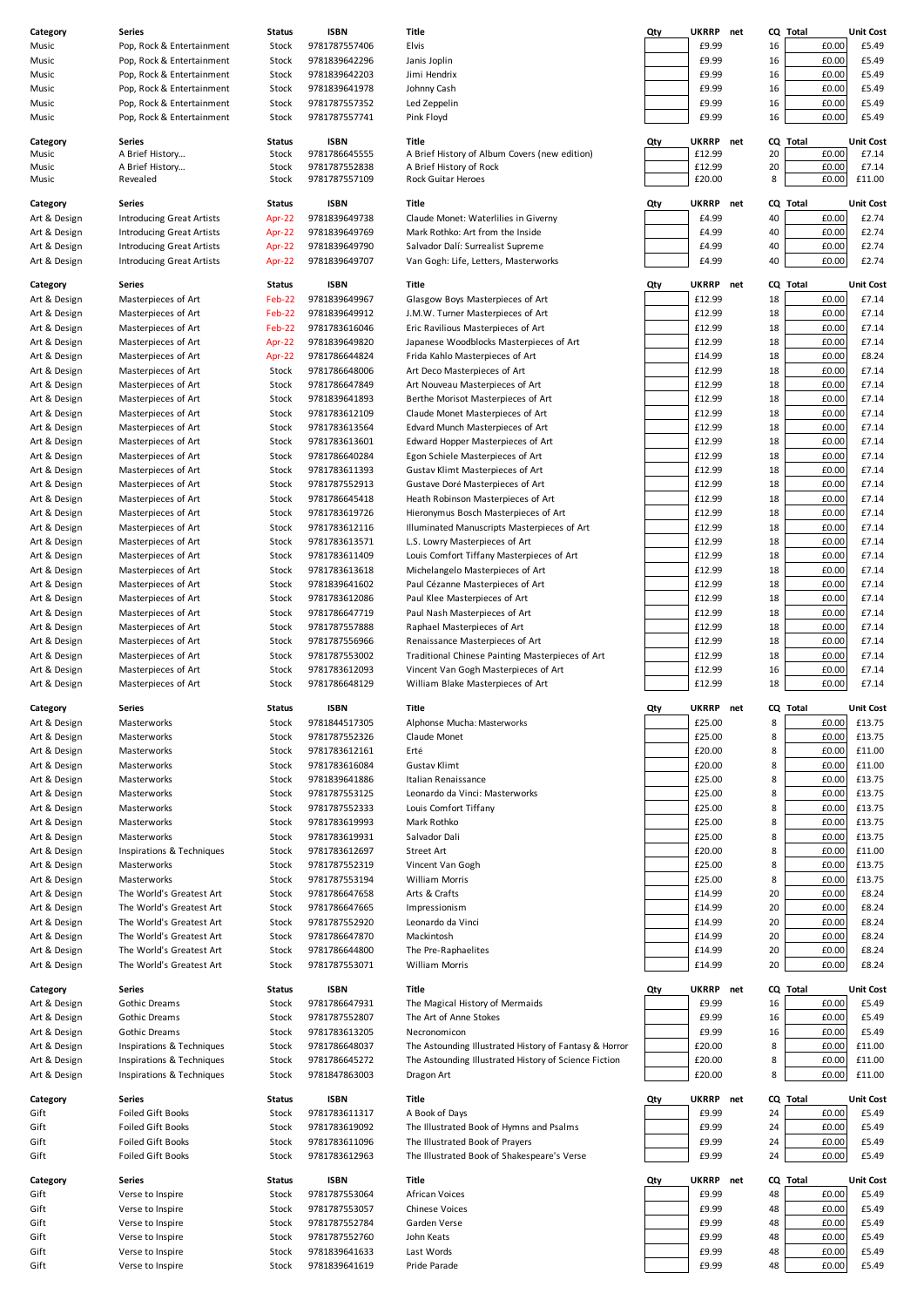| Gift               | Verse to Inspire               | Stock         | 9781787553040                  | W.B. Yeats                                               |     | £9.99<br>£9.99 |               | 48<br>48 | £0.00    | £5.49<br>£5.49   |
|--------------------|--------------------------------|---------------|--------------------------------|----------------------------------------------------------|-----|----------------|---------------|----------|----------|------------------|
| Gift               | Verse to Inspire               | Stock         | 9781787553033<br>9781787552777 | William Blake                                            |     |                |               |          | £0.00    |                  |
| Gift               | Verse to Inspire               | Stock         |                                | <b>Women's Voices</b>                                    |     | £9.99          |               | 48       | £0.00    | £5.49            |
| Gift               | Verse to Inspire               | Stock         | 9781839641626                  | Wordsworth                                               |     | £9.99          |               | 48       | £0.00    | £5.49            |
| Category           | Series                         | <b>Status</b> | <b>ISBN</b>                    | Title                                                    | Qty | <b>UKRRP</b>   | net           |          | CQ Total | <b>Unit Cost</b> |
| Gift               | Thoughts to Inspire & Motivate | Stock         | 9781787556867                  | Refresh: Illustrations by Nel Whatmore                   |     | £9.99          |               | 36       | £0.00    | £5.49            |
| Gift               | Thoughts to Inspire & Motivate | Stock         | 9781787556874                  | Spirit: Illustrations by Josephine Wall                  |     | £9.99          |               | 36       | £0.00    | £5.49            |
| Gift               | Thoughts to Inspire & Motivate | Stock         | 9781787556799                  | Strength: Featuring Frida Kahlo                          |     | £9.99          |               | 36       | £0.00    | £5.49            |
|                    |                                |               |                                |                                                          |     |                |               |          |          |                  |
| Category           | Series                         | <b>Status</b> | <b>ISBN</b>                    | Title                                                    | Qty | <b>UKRRP</b>   | net           |          | CQ Total | <b>Unit Cost</b> |
| Hobbies & Craft    | <b>Brain Teaser Puzzles</b>    | Stock         | 9781839649837                  | Word Search One                                          |     | £6.99          |               | 40       | £0.00    | £3.84            |
| Hobbies & Craft    | <b>Brain Teaser Puzzles</b>    | Stock         | 9781839649844                  | Word Search Two                                          |     | £6.99          |               | 40       | £0.00    | £3.84            |
| Hobbies & Craft    | <b>Brain Teaser Puzzles</b>    | Stock         | 9781839649851                  | Word Search Three                                        |     | £6.99          |               | 40       | £0.00    | £3.84            |
| Hobbies & Craft    | <b>Brain Teaser Puzzles</b>    | Stock         | 9781839649868                  | Word Search Four                                         |     | £6.99          |               | 40       | £0.00    | £3.84            |
| Hobbies & Craft    | <b>Brain Teaser Puzzles</b>    | Stock         | 9781839649875                  | Crossword One                                            |     | £6.99          |               | 40       | £0.00    | £3.84            |
| Hobbies & Craft    | <b>Brain Teaser Puzzles</b>    | Stock         | 9781839649882                  | Sudoku One                                               |     | £6.99          |               | 40       | £0.00    | £3.84            |
| Hobbies & Craft    | <b>Brain Teaser Puzzles</b>    | Stock         | 9781786647627                  | Word Search Large Print (Red)                            |     | £6.99          |               | 20       | £0.00    | £3.84            |
|                    |                                |               |                                |                                                          |     |                |               |          |          |                  |
| Category           | Series                         | <b>Status</b> | <b>ISBN</b>                    | Title                                                    | Qty | <b>UKRRP</b>   | net           |          | CQ Total | <b>Unit Cost</b> |
| Hobbies & Craft    | <b>Colouring Books</b>         | Stock         | 9781787552685                  | Alice in Wonderland (Art Colouring Book)                 |     | £10.99         | £9.16 24      |          | £0.00    | £5.04            |
| Hobbies & Craft    | <b>Colouring Books</b>         | Stock         | 9781786640468                  | Alphonse Mucha (Art Colouring Book)                      |     | £10.99         | £9.16 24      |          | £0.00    | £5.04            |
| Hobbies & Craft    | <b>Colouring Books</b>         | Stock         | 9781786644725                  | Art Deco Fashion (Art Colouring Book)                    |     | £10.99         | £9.16 24      |          | £0.00    | £5.04            |
| Hobbies & Craft    | <b>Colouring Books</b>         | Stock         | 9781787552906                  | Art Nouveau Posters (Art Colouring Book)                 |     | £10.99         | £9.16 24      |          | £0.00    | £5.04            |
| Hobbies & Craft    | <b>Colouring Books</b>         | Stock         | 9781786647764                  | Arthur Rackham (Art Colouring Book)                      |     | £10.99         | £9.16 24      |          | £0.00    | £5.04            |
| Hobbies & Craft    | <b>Colouring Books</b>         | Stock         | 9781787557789                  | Claude Monet (Art Colouring Book)                        |     | £10.99         | £9.16 24      |          | £0.00    | £5.04            |
|                    |                                |               |                                |                                                          |     |                |               |          |          |                  |
| Hobbies & Craft    | <b>Colouring Books</b>         | Stock         | 9781786644671                  | Gustav Klimt (Art Colouring Book)                        |     | £10.99         | £9.16 24      |          | £0.00    | £5.04            |
| Hobbies & Craft    | <b>Colouring Books</b>         | Stock         | 9781786644732                  | Japanese Woodblocks (Art Colouring Book)                 |     | £10.99         | £9.16 24      |          | £0.00    | £5.04            |
| Hobbies & Craft    | <b>Colouring Books</b>         | Stock         | 9781786640475                  | Vincent Van Gogh (Art Colouring Book)                    |     | £10.99         | £9.16 24      |          | £0.00    | £5.04            |
| Hobbies & Craft    | <b>Colouring Books</b>         | Stock         | 9781786647900                  | Vintage Travel Posters (Art Colouring Book)              |     | £10.99         | £9.16 24      |          | £0.00    | £5.04            |
| Hobbies & Craft    | <b>Colouring Books</b>         | Stock         | 9781786644664                  | William Morris (Art Colouring Book)                      |     | £10.99         | £9.16 24      |          | £0.00    | £5.04            |
| Hobbies & Craft    | Made Easy (Art)                | Stock         | 9781786641960                  | How to Paint Made Easy                                   |     | £9.99          |               | 20       | £0.00    | £5.49            |
| Hobbies & Craft    | Puzzle Power                   | Stock         | 9781787552944                  | Bridge                                                   |     | £9.99          |               | 20       | £0.00    | £5.49            |
| Hobbies & Craft    | Puzzle Power                   | Stock         | 9781786648082                  | Chess                                                    |     | £9.99          |               | 20       | £0.00    | £5.49            |
| Lifestyle          | Health & Fitness               | Stock         | 9781839641855                  | Mindfulness                                              |     | £9.99          |               | 20       | £0.00    | £5.49            |
|                    |                                |               |                                |                                                          |     |                |               |          |          |                  |
| Lifestyle          | Health & Fitness               | Stock         | 9781786645609                  | Yoga                                                     |     | £9.99          |               | 20       | £0.00    | £5.49            |
| Category           | Series                         | <b>Status</b> | <b>ISBN</b>                    | Title                                                    | Qty | <b>UKRRP</b>   | net           |          | CQ Total | <b>Unit Cost</b> |
| Mind, Body, Spirit | <b>Gothic Dreams</b>           | Stock         | 9781839642005                  | Auras: Awakening Awareness                               |     | £9.99          |               | 16       | £0.00    | £5.49            |
|                    |                                |               |                                |                                                          |     | £9.99          |               | 16       | £0.00    | £5.49            |
| Mind, Body, Spirit | Gothic Dreams                  | Stock         | 9781839642012                  | Pendulums: For Guidance & Healing                        |     |                |               |          |          |                  |
| Mind, Body, Spirit | Gothic Dreams                  | Stock         | 9781839641992                  | Shamanism: Spiritual Growth, Healing, Consciousness      |     | £9.99          |               | 16       | £0.00    | £5.49            |
| Mind, Body, Spirit | <b>Gothic Dreams</b>           | Stock         | 9781839641589                  | Wicca: Charms, Potions and Lore                          |     | £9.99          |               | 16       | £0.00    | £5.49            |
| Card Packs         | Card Box                       | Stock         | 9781786646682                  | <b>Tarot Cards</b>                                       |     |                | £16.99 £14.16 | 40       | £0.00    | £7.79            |
| Reference          | <b>Best Kept Secrets</b>       | Stock         | 9781786645524                  | Horse                                                    |     | £15.00         |               | 12       | £0.00    | £8.25            |
| Reference          | Complete Encyclopedia          | Stock         | 9780857758811                  | The Complete Illustrated Encyclopedia of Horses & Ponies |     | £25.00         |               | 5        | £0.00    | £13.75           |
| Lifestyle          | Digging and Planting           | Stock         | 9781786642295                  | Keeping Chickens                                         |     | £9.99          |               | 24       | £0.00    | £5.49            |
| Lifestyle          | Digging and Planting           | Stock         | 9781786647726                  | Create and Maintain Your Own Smallholding                |     | £9.99          |               | 20       | £0.00    | £5.49            |
| Lifestyle          | Digging and Planting           | Stock         | 9781787552715                  | <b>Growing Roses</b>                                     |     | £9.99          |               | 20       | £0.00    | £5.49            |
| Lifestyle          | Digging and Planting           | Stock         | 9781786642264                  | Plan Your Gardening Year                                 |     | £9.99          |               | 20       | £0.00    | £5.49            |
|                    |                                | Stock         | 9781783619559                  |                                                          |     | £9.99          |               | 20       | £0.00    | £5.49            |
| Cookery            | Quick & Easy, Proven Recipes   |               |                                | <b>Baking for Beginners</b>                              |     |                |               |          |          |                  |
| Cookery            | Quick & Easy, Proven Recipes   | Stock         | 9781786647863                  | Barbecue                                                 |     | £9.99          |               | 20       | £0.00    | £5.49            |
| Cookery            | Quick & Easy, Proven Recipes   | Stock         | 9781786647856                  | Slow Cooker                                              |     | £9.99          |               | 20       | £0.00    | £5.49            |
| Cookery            | Quick & Easy, Proven Recipes   | Stock         | 9781786644695                  | Soup                                                     |     | £9.99          |               | 24       | £0.00    | £5.49            |
| Lifestyle          | House & Home                   | Stock         | 9781786645364                  | Bicarbonate of Soda                                      |     | £9.99          |               | 20       | £0.00    | £5.49            |
| Lifestyle          | House & Home                   | Stock         | 9781786645357                  | Lemons                                                   |     | £9.99          |               | 20       | £0.00    | £5.49            |
| Cookery            | Recipes & Preparation          | Stock         | 9781786647818                  | Craft Beer                                               |     | £18.00         |               | 12       | £0.00    | £9.90            |
| Cookery            | Recipes & Preparation          | Stock         | 9781787552814                  | Dairy Free                                               |     | £18.00         |               | 12       | £0.00    | £9.90            |
| Cookery            | Recipes & Preparation          | Stock         | 9781783619917                  | Fermenting                                               |     | £18.00         |               | 12       | £0.00    | £9.90            |
| Cookery            | Recipes & Preparation          | Stock         | 9781787557710                  | Mediterranean Diet                                       |     | £18.00         |               | 12       | £0.00    | £9.90            |
| Cookery            | Recipes & Preparation          | Stock         | 9781783619924                  | Raw Food                                                 |     | £18.00         |               | 12       | £0.00    | £9.90            |
| Cookery            | Recipes & Preparation          | Stock         | 9781786645470                  | Slow Cooker                                              |     | £18.00         |               | 12       | £0.00    | £9.90            |
| Cookery            | Recipes & Preparation          | Stock         | 9781786647924                  | Superfoods                                               |     | £18.00         |               | 12       | £0.00    | £9.90            |
| Reference          | Everyday Guides Made Easy      | Stock         | 9781786648099                  | Microsoft Excel Basics (2018 Edition)                    |     | £7.99          |               | 46       | £0.00    | £4.39            |
| Reference          | Everyday Guides Made Easy      | Stock         | 9781783613915                  | Samsung Android Basics                                   |     | £7.99          |               | 46       | £0.00    | £4.39            |
|                    |                                |               |                                |                                                          |     | £9.99          |               |          |          |                  |
| Reference          | Made Easy                      | Stock         | 9781786640611                  | Coding HTML CSS JavaScript Made Easy                     |     |                |               | 20       | £0.00    | £5.49            |
| Reference          | Made Easy                      | Stock         | 9781786647771                  | iPad Made Easy (2018 Edition)                            |     | £9.99          |               | 20       | £0.00    | £5.49            |
| Reference          | Made Easy                      | Stock         | 9781787552722                  | iPhone Made Easy (2019 Edition)                          |     | £9.99          |               | 20       | £0.00    | £5.49            |
| Reference          | Made Easy                      | Stock         | 9781787557895                  | Microsoft Powerpoint (2020 Edition) Made Easy            |     | £9.99          |               | 20       | £0.00    | £5.49            |
| Reference          | Made Easy                      | Stock         | 9781787557420                  | Microsoft Word Made Easy (2019 edition)                  |     | £9.99          |               | 20       | £0.00    | £5.49            |
| Reference          | Made Easy                      | Stock         | 9781786647917                  | Website Design Made Easy                                 |     | £9.99          |               | 28       | £0.00    | £5.49            |
| Category           | <b>Series</b>                  | <b>Status</b> | <b>ISBN</b>                    | Title                                                    | Qty | UKRRP net      |               |          | CQ Total | <b>Unit Cost</b> |
|                    | <b>Abandoned Places</b>        |               | 9781839644825                  | Ocean                                                    |     | £20.00         |               | 8        | £0.00    | £11.00           |
| Travel             |                                | Stock         |                                |                                                          |     |                |               |          |          |                  |
| Travel             | <b>Abandoned Places</b>        | Stock         | 9781839641596                  | Rainforest                                               |     | £20.00         |               | 8        | £0.00    | £11.00           |
| Travel             | <b>Abandoned Places</b>        | Stock         | 9781786647979                  | <b>Conspiracy Theories</b>                               |     | £20.00         |               | 8        | £0.00    | £11.00           |
| Travel             | <b>Abandoned Places</b>        | Stock         | 9781786645289                  | Lost Cities                                              |     | £20.00         |               | 8        | £0.00    | £11.00           |
| Travel             | <b>Abandoned Places</b>        | Stock         | 9781786645296                  | Lost Interiors                                           |     | £20.00         |               | 8        | £0.00    | £11.00           |
| Travel             | <b>Abandoned Places</b>        | Stock         | 9781787553026                  | The Moon Landings                                        |     | £20.00         |               | 8        | £0.00    | £11.00           |
| Travel             | <b>Best Kept Secrets</b>       | Stock         | 9781787557765                  | Best-Kept Secrets of Alaska                              |     | £15.00         |               | 12       | £0.00    | £8.25            |
| Travel             | <b>Best Kept Secrets</b>       | Stock         | 9781787552937                  | Best-Kept Secrets of Barcelona                           |     | £15.00         |               | 12       | £0.00    | £8.25            |
| Travel             | <b>Best Kept Secrets</b>       | Stock         | 9781839641848                  | Best-Kept Secrets of Berlin                              |     | £15.00         |               | 12       | £0.00    | £8.25            |
| Travel             | <b>Best Kept Secrets</b>       | Stock         | 9781783616060                  | Best-Kept Secrets of Europe                              |     | £15.00         |               | 12       | £0.00    | £8.25            |
|                    | <b>Best Kept Secrets</b>       |               | 9781787557758                  | Best-Kept Secrets of Hawaii                              |     |                |               | 12       | £0.00    | £8.25            |
| Travel             |                                | Stock         |                                |                                                          |     | £15.00         |               |          |          |                  |
| Travel             | <b>Best Kept Secrets</b>       | Stock         | 9780857753984                  | Best-Kept Secrets of Italy                               |     | £15.00         |               | 12       | £0.00    | £8.25            |
| Travel             | <b>Best Kept Secrets</b>       | Stock         | 9780857753977                  | Best-Kept Secrets of Paris                               |     | £15.00         |               | 12       | £0.00    | £8.25            |
| Travel             | <b>Best Kept Secrets</b>       | Stock         | 9781786647894                  | Best-Kept Secrets of Prague                              |     | £15.00         |               | 12       | £0.00    | £8.25            |
| Travel             | <b>Best Kept Secrets</b>       | Stock         | 9780857750051                  | Best-Kept Secrets of Ireland                             |     | £15.00         |               | 12       | £0.00    | £8.25            |
| Travel             |                                | Stock         | 9781847863089                  | Best-Kept Secrets of Provence                            |     | £15.00         |               | 12       | £0.00    | £8.25            |
|                    | <b>Best Kept Secrets</b>       |               |                                |                                                          |     |                |               |          |          |                  |
| Travel             | <b>Best Kept Secrets</b>       | Stock         | 9781847866486                  | Best-Kept Secrets of The Greek Islands                   |     | £15.00         |               | 12       | £0.00    | £8.25            |